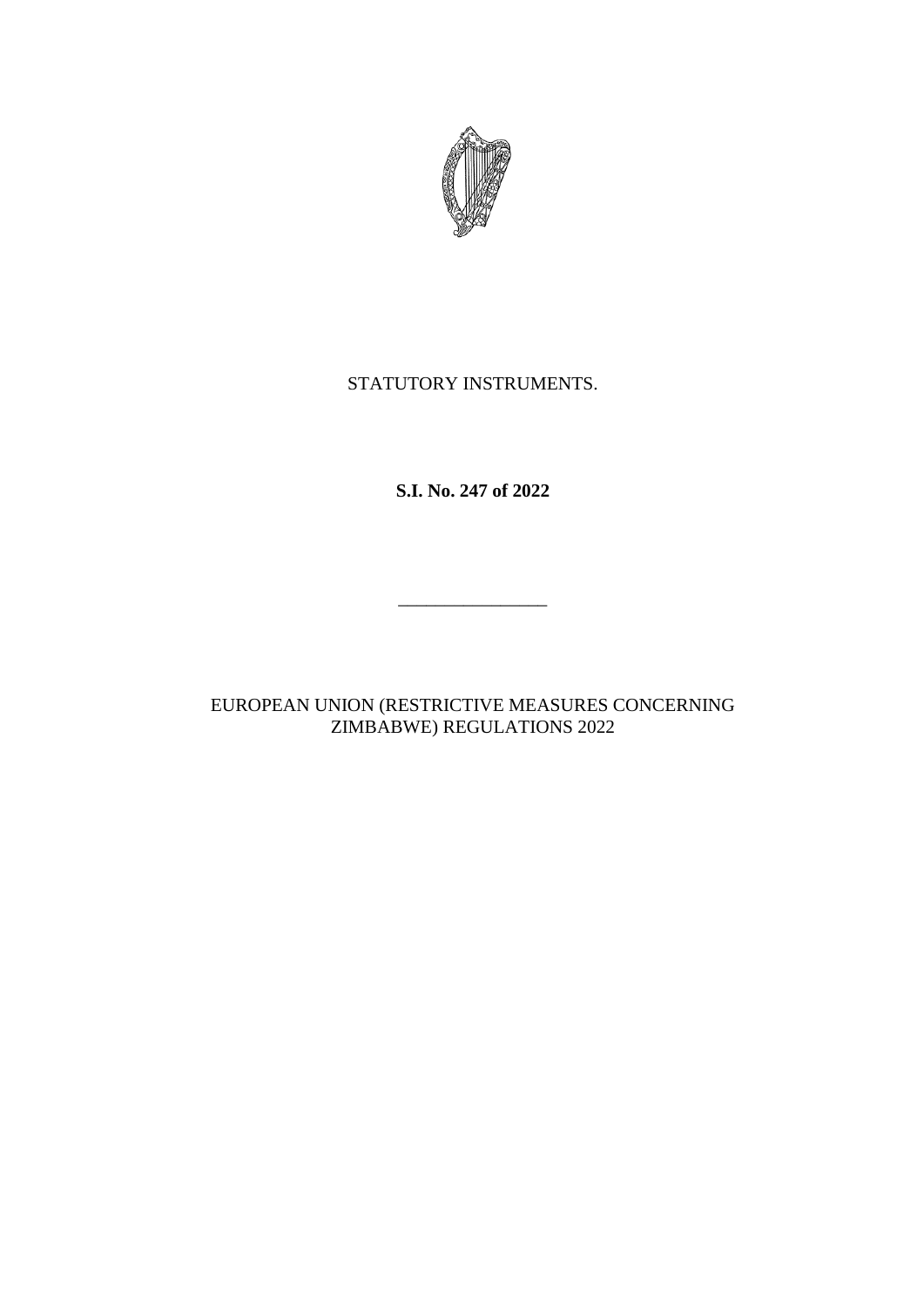### S.I. No. 247 of 2022

#### EUROPEAN UNION (RESTRICTIVE MEASURES CONCERNING ZIMBABWE) REGULATIONS 2022

I, LEO VARADKAR, Minister for Enterprise, Trade and Employment, in exercise of the powers conferred on me by section 3 of the European Communities Act 1972 (No. 27 of 1972) and for the purpose of giving full effect to Council Regulation (EC) No  $314/2004$  of 19 February  $2004<sup>1</sup>$ , as amended, hereby make the following regulations:

1. These Regulations may be cited as the European Union (Restrictive Measures concerning Zimbabwe) Regulations 2022.

### 2. (1) In these Regulations -

"Council Regulation" means Council Regulation (EC) No 314/2004 of 19 February  $2004<sup>1</sup>$  as amended by the European acts specified in Schedule 1;

"European act" means an act adopted by an institution of the European Union or an institution of the European Communities.

(2) A word or expression which is used in these Regulations and which is also used in the Council Regulation has, unless the context otherwise requires, the same meaning in these Regulations as it has in the Council Regulation.

3. A person who contravenes a provision of the Council Regulation specified in Schedule 2 shall be guilty of an offence.

4. Notwithstanding Regulation 3, a person who has received an authorisation under Article  $4(1)$ ,  $4a(1)$  or  $7(1)$  of the Council Regulation may, subject to compliance with the terms and conditions of such authorisation, do such of the things as are so authorised.

- 5. A person who is guilty of an offence under Regulation 3 shall be liable
	- (*a*) on summary conviction, to a class A fine or to imprisonment for a term not exceeding 12 months or both, or
	- (*b*) on conviction on indictment, to a fine not exceeding  $\epsilon$ 500,000 or to imprisonment for a term not exceeding 3 years or both.

6. A competent authority in the State, following such consultation as it considers necessary with other competent authorities, for the purposes of the

 $1$  OJ L55, 24.2.2004, p.1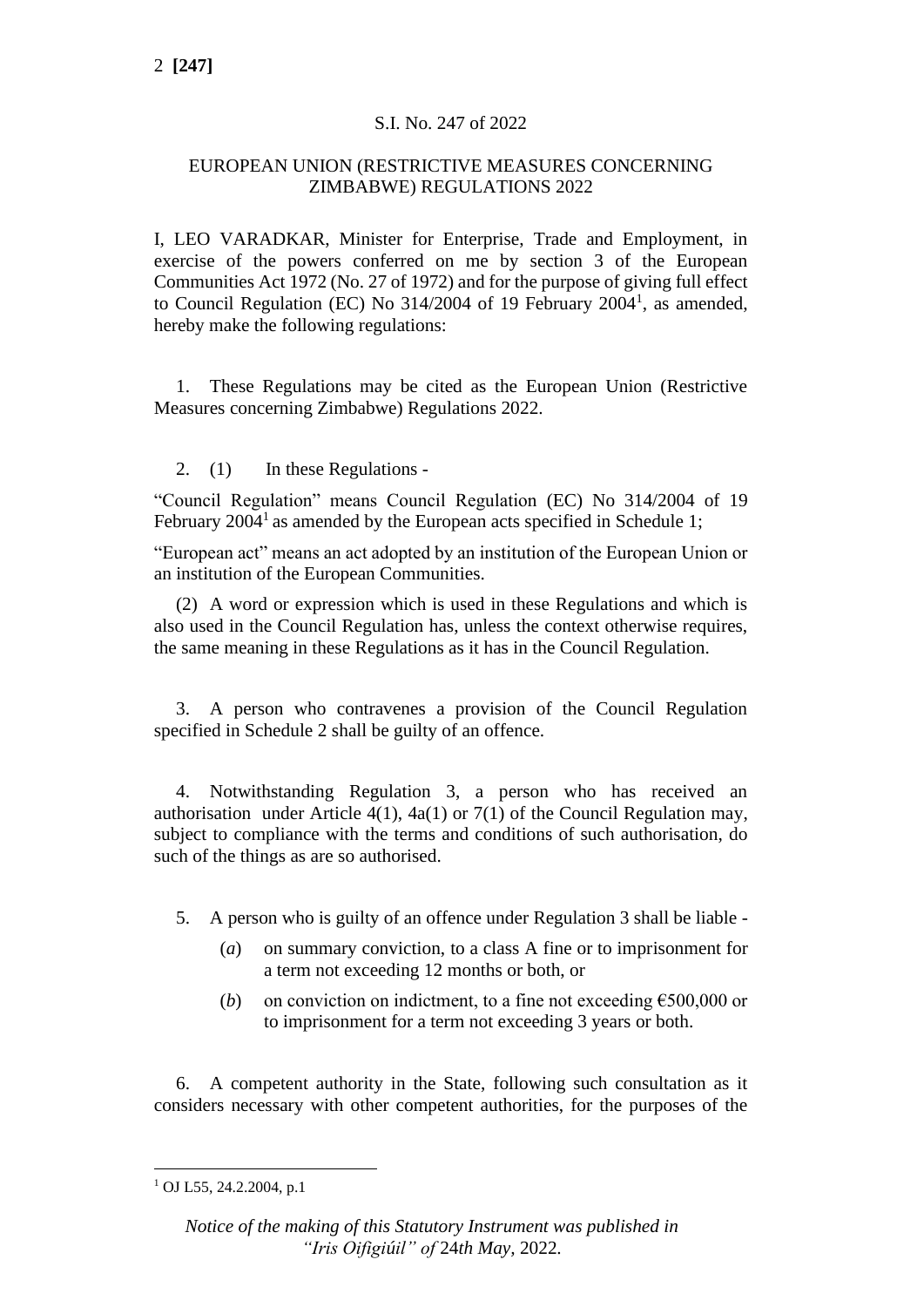administration and enforcement of the Council Regulation or these Regulations, may give in writing such directions to a person as it sees fit.

7. A person who fails to comply with a direction given under Regulation 6 within the time specified in the direction shall be guilty of an offence and shall be liable on summary conviction to a class A fine or to imprisonment for a term not exceeding 6 months or both.

8. Where an offence under these Regulations is committed by a body corporate and is proved to have been so committed with the consent or connivance of or to be attributable to any neglect on the part of any person, being a director, manager, secretary or other officer of the body corporate, or a person who was purporting to act in such capacity, that person shall, as well as the body corporate, be guilty of an offence and shall be liable to be proceeded against and punished as if he or she were guilty of the first-mentioned offence.

9. (1) Proceedings for an offence under these Regulations in relation to an act committed outside the State may be taken in any place in the State and the offence may for all incidental purposes be treated as having been committed in that place.

(2) Where a person is charged with an offence referred to in paragraph (1), no further proceedings in the matter (other than any remand in custody or on bail) may be taken except by or with the consent of the Director of Public Prosecutions.

(3) In proceedings for an offence referred to in paragraph (1),

- (*a*) a certificate purporting to be signed by an officer of the Department of Foreign Affairs and stating that a passport was issued by that Department to a person on a specified date, and
- (*b*) a certificate that is signed by an officer of the Minister for Justice and stating that, to the best of the officer's knowledge and belief, the person has not ceased to be an Irish citizen,

is evidence that the person was an Irish citizen on the date on which the offence is alleged to have been committed, and is taken to have been signed by the person purporting to have signed it, unless the contrary is shown.

(4) A person who has been acquitted or convicted of an offence in a place outside the State shall not be proceeded against for an offence under these Regulations in relation to an act committed outside the State consisting of the conduct, or substantially the same conduct, that constituted the offence of which the person has been acquitted or convicted.

10. The European Union (Restrictive Measures concerning Zimbabwe) Regulations 2021 (S.I. No. 192 of 2021) are revoked.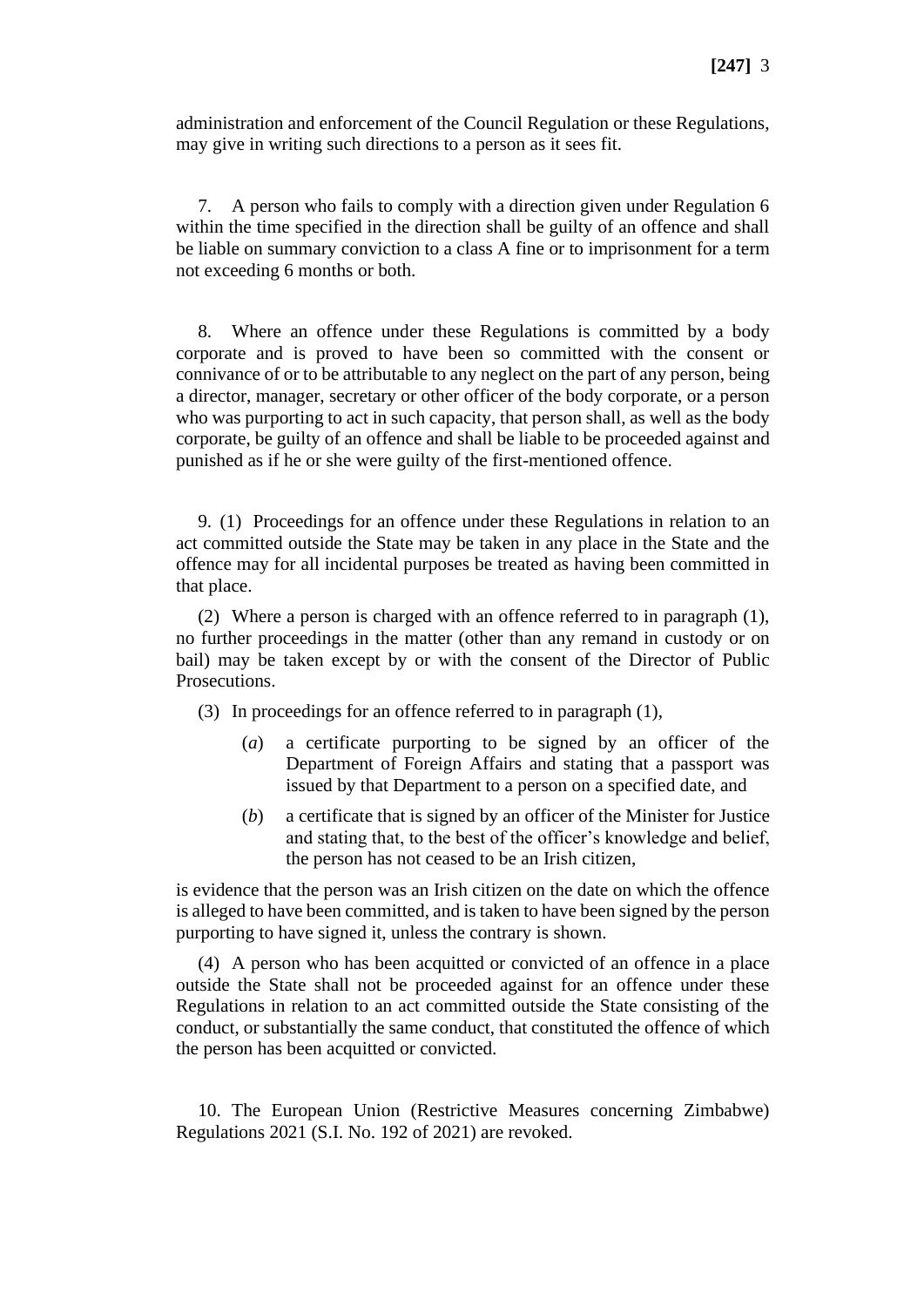#### **Schedule 1**

- 1. Commission Regulation (EC) No 1488/2004 of 20 August 2004<sup>2</sup>
- 2. Commission Regulation (EC) No 898/2005 of 15 June 2005<sup>3</sup>
- 3. Commission Regulation (EC) No 1272/2005 of 1 August 2005<sup>4</sup>
- 4. Commission Regulation (EC) No 1367/2005 of 19 August 2005<sup>5</sup>
- 5. Council Regulation (EC) No 1791/2006 of 20 November 2006<sup>6</sup>
- 6. Commission Regulation (EC) No 236/2007 of 2 March 2007<sup>7</sup>
- 7. Commission Regulation (EC) No  $412/2007$  of 16 April  $2007<sup>8</sup>$
- 8. Commission Regulation (EC) No 777/2007 of 2 July 2007<sup>9</sup>
- 9. Commission Regulation (EC) No  $702/2008$  of 23 July  $2008^{10}$
- 10. Commission Regulation (EC) No 1226/2008 of 8 December 2008<sup>11</sup>
- 11. Commission Regulation (EC) No 77/2009 of 26 January 2009<sup>12</sup>
- 12. Commission Regulation (EU) No 173/2010 of 25 February 2010<sup>13</sup>
- 13. Commission Regulation (EU) No 174/2011 of 23 February 2011<sup>14</sup>
- 14. Commission Implementing Regulation (EU) No 151/2012 of 21 February 2012<sup>15</sup>
- 15. Commission Implementing Regulation (EU) No 145/2013 of 19 February 2013<sup>16</sup>
- 16. Council Regulation (EU) No 517/2013 of 13 May 2013<sup>17</sup>
- 17. Commission Implementing Regulation (EU) No 915/2013 of 23 September 2013<sup>18</sup>
- 18. Council Regulation (EU) No 153/2014 of 17 February 2014<sup>19</sup>

<sup>2</sup> OJ L 273, 21.8.2004, p.12

- <sup>17</sup> OJ L 158, 10.6.2013, p.1
- <sup>18</sup> OJ L 252, 24.9.2013, p.23
- <sup>19</sup> OJ L 50, 20.2.2014, p.1

 $3$  OJ L 153, 16.6.2005, p.9 <sup>4</sup> OJ L 201, 2.8.2005, p.40 <sup>5</sup> OJ L 216, 20.8.2005, p.6 <sup>6</sup> OJ L 363, 20.12.2006, p.1 <sup>7</sup> OJ L 66, 6.3.2007, p.14 <sup>8</sup> OJ L 101, 18.4.2007, p.6 <sup>9</sup> OJ L 173, 3.7.2007, p.3 <sup>10</sup> OJ L 195, 24.7.2008, p.19 <sup>11</sup> OJ L 331, 10.12.2008, p.11 <sup>12</sup> OJ L 23, 27.1.2009, p.5 <sup>13</sup> OJ L 51, 2.3.2010, p.13 <sup>14</sup> OJ L 49, 24.2.2011, p.23 <sup>15</sup> OJ L 49, 22.2.2012, p.2

<sup>16</sup> OJ L 47, 20.2.2013, p.63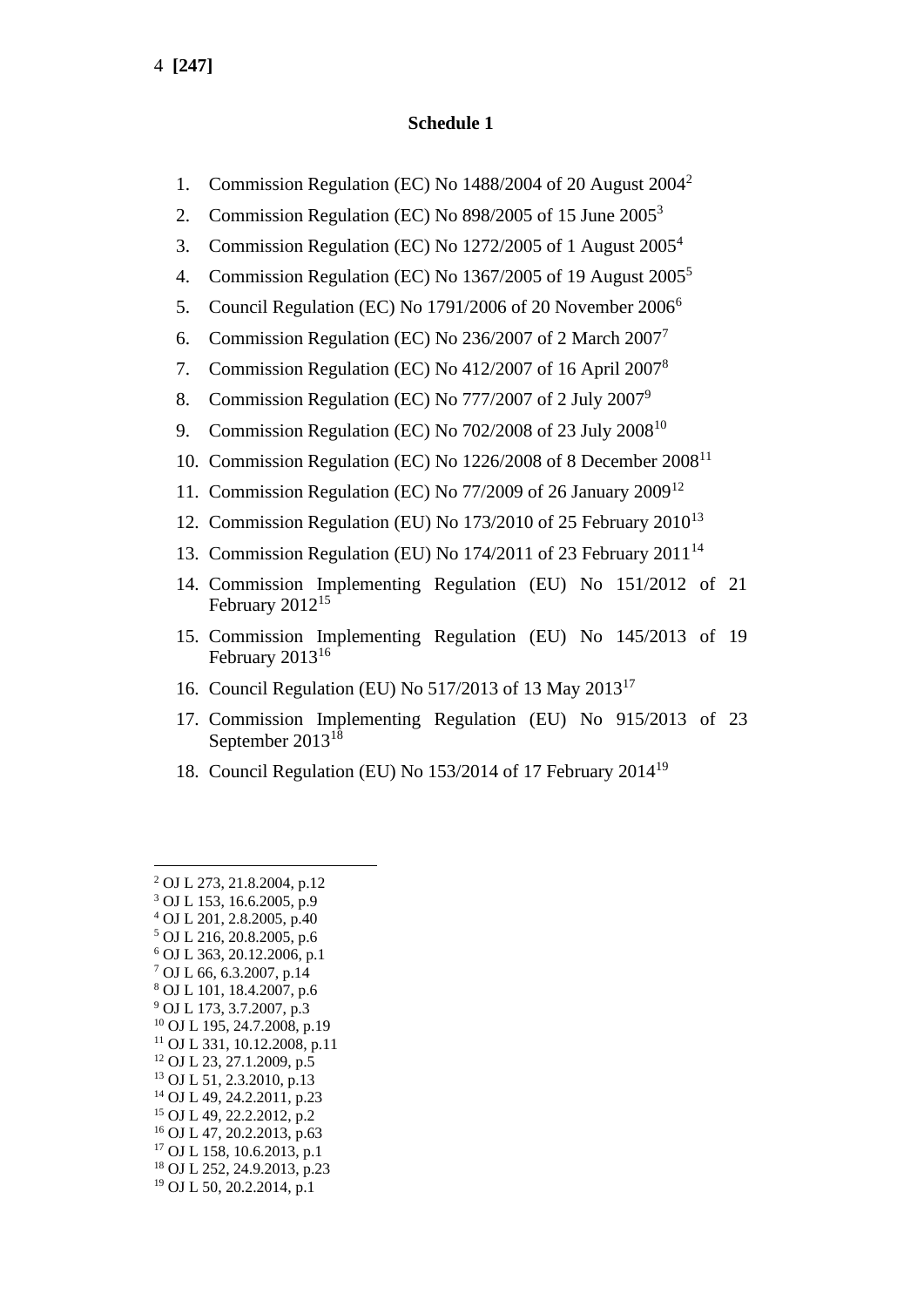- 19. Commission Implementing Regulation (EU) 2015/275 of 19 February  $2015^{20}$
- 20. Council Regulation (EU) 2015/612 of 20 April 2015<sup>21</sup>
- 21. Council Regulation (EU) 2015/1919 of 26 October 2015<sup>22</sup>
- 22. Commission Implementing Regulation (EU) 2015/1921 of 26 October  $2015^{23}$
- 23. Council Regulation (EU) 2016/214 of 15 February  $2016^{24}$
- 24. Commission Implementing Regulation (EU) 2016/218 of 16 February  $2016^{25}$
- 25. Council Regulation (EU) 2017/284 of 17 February 2017<sup>26</sup>
- 26. Commission Implementing Regulation (EU) 2018/223 of 15 February 2018<sup>27</sup>
- 27. Commission Implementing Regulation (EU) 2019/283 of 18 February 2019<sup>28</sup>
- 28. Council Regulation (EU) 2019/278 of 18 February 2019<sup>29</sup>
- 29. Council Regulation (EU) 2020/213 of 17 February 2020<sup>30</sup>
- 30. Commission Implementing Regulation (EU) 2020/219 of 17 February  $2020^{31}$
- 31. Commission Implementing Regulation (EU) 2021/253 of 17 February 2021<sup>32</sup>
- 32. Council Regulation (CFSP) 2021/251 of 18 February 2021<sup>33</sup>
- 33. Council Regulation (EU) 2022/225 of 17 February 2022<sup>34</sup>
- 34. Commission Implementing Regulation (EU) 2022/226 of 17 February 2022<sup>35</sup>

| <sup>20</sup> OJ L 47, 20.2.2015, p.15  |
|-----------------------------------------|
| <sup>21</sup> OJ L 102, 21.4.2015, p.1  |
| <sup>22</sup> OJ L 281, 27.10.2015, p.1 |
| <sup>23</sup> OJ L 281, 27.10.2015, p.5 |
| <sup>24</sup> OJ L 40, 17.2.2016, p.1   |
| <sup>25</sup> OJ L 40, 17.2.2016, p.7   |
| <sup>26</sup> OJ L 42, 18.2.2017, p.1   |
| <sup>27</sup> OJ L 43, 16.2.2018, p.10  |
| <sup>28</sup> OJ L 47, 18.02.2019, p.36 |
| <sup>29</sup> OJ L 47, 18.02.2019, p.1  |
| <sup>30</sup> OJ L 45, 18.2.2020, p.1   |
| <sup>31</sup> OJ L 44, 18.2.2020, p.17  |
| <sup>32</sup> OJ L 58, 19.2.2021, p.15  |
| <sup>33</sup> OJ L 58, 19.2.2021, p.9   |
| <sup>34</sup> OJ L 38, 18.2.2022, p.1   |
| <sup>35</sup> OJ L 38, 18.2.2022, p.3   |
|                                         |
|                                         |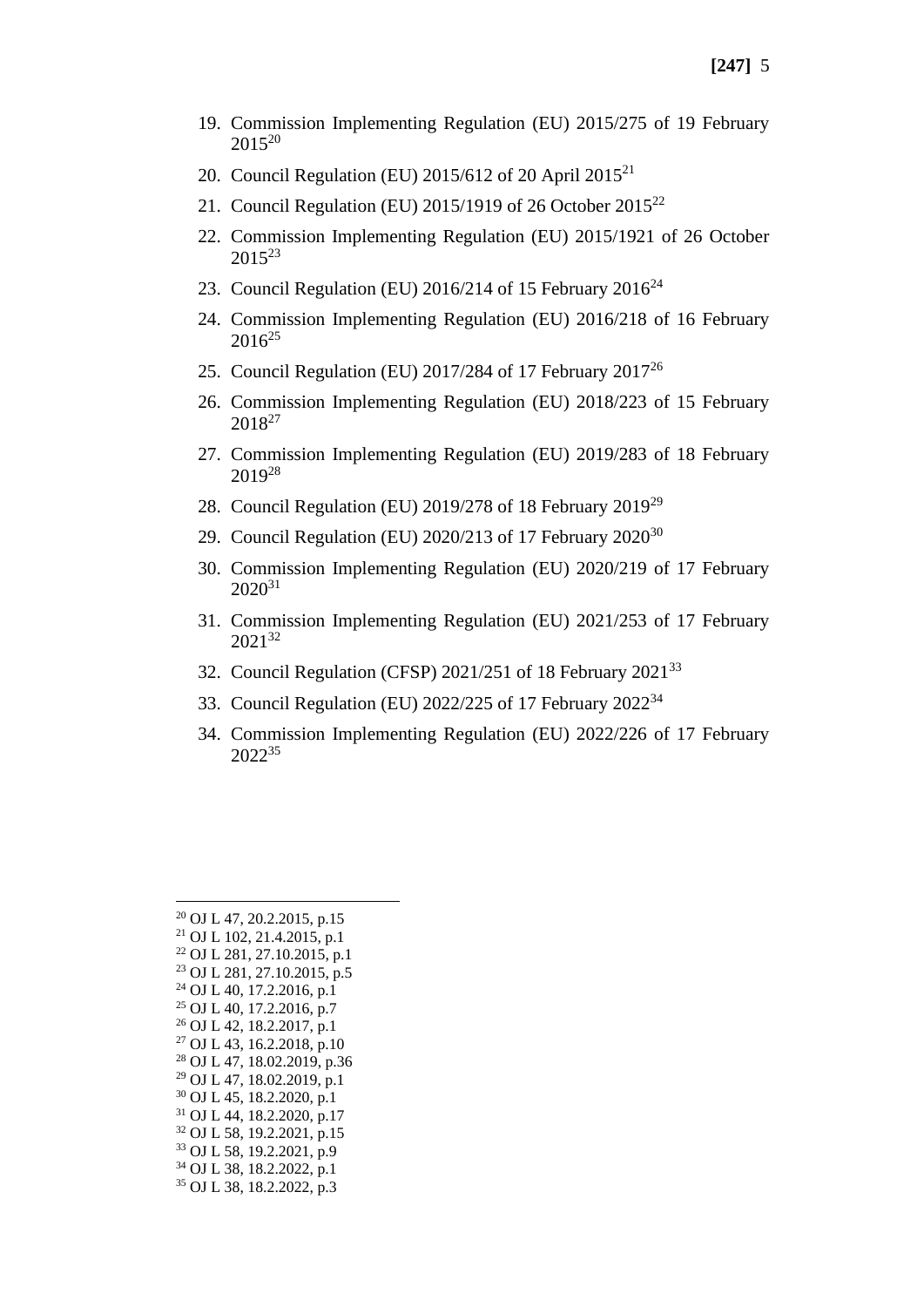# **Schedule 2 Provision of Council Regulation**

Article 2 Article 3 Article 6 Article 8(1)



GIVEN under my Official Seal, 12 May, 2022.

LEO VARADKAR, Minister for Enterprise, Trade and Employment.